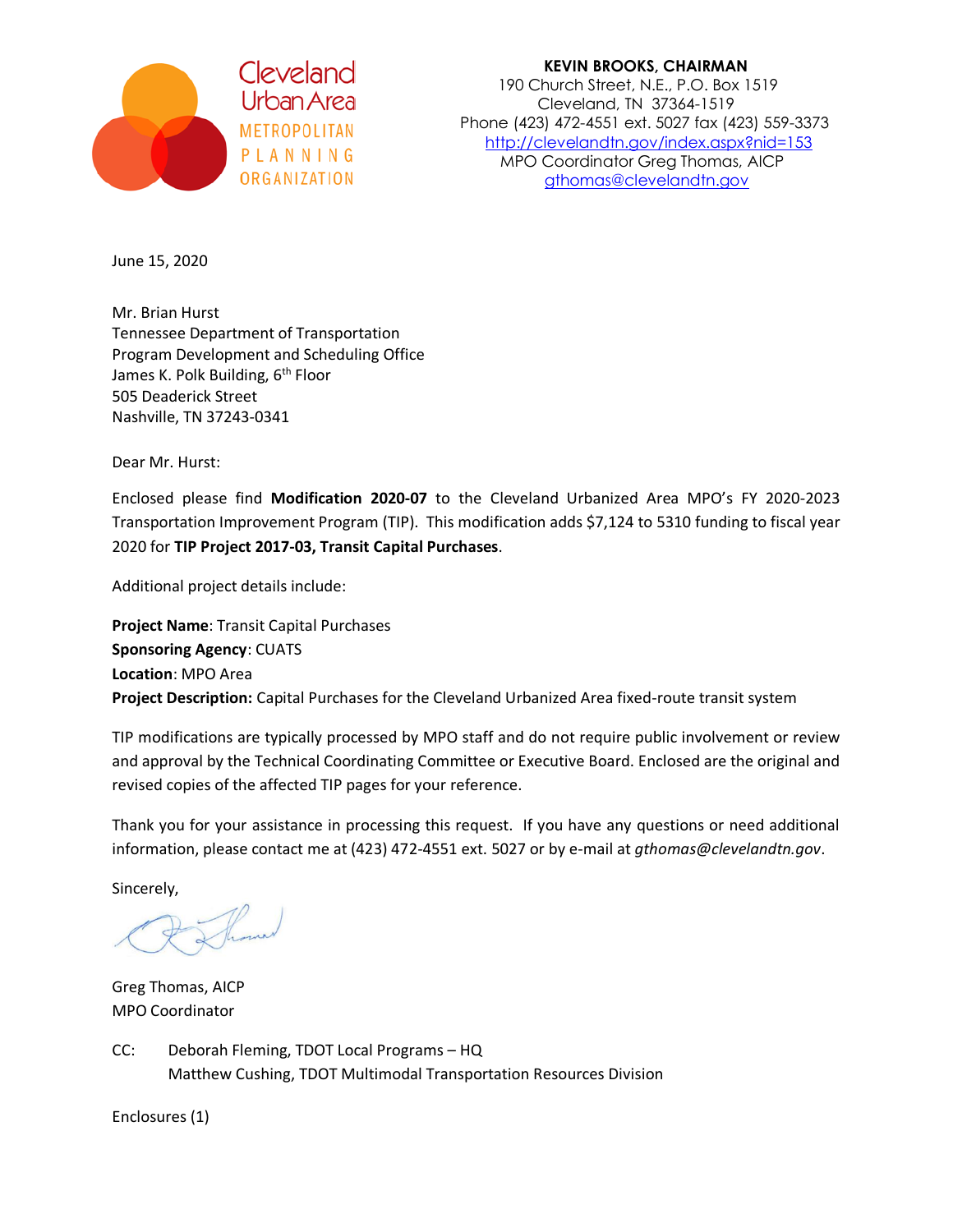

## FY2020-2023 Transportation Improvement Program

| <b>Project Name</b>              |          | <b>Transit Capital Purchases</b> |          |                    | <b>Sponsoring Agency</b> | <b>CUATS</b>                                                                  |                            |
|----------------------------------|----------|----------------------------------|----------|--------------------|--------------------------|-------------------------------------------------------------------------------|----------------------------|
| <b>TIP Number</b>                | 2017-03  | <b>TDOT PIN</b>                  |          |                    | Project Length (miles)   | <b>Total Project Cost</b>                                                     | \$1,471,986                |
| Revision #<br>2                  | Amended  |                                  | Adjusted |                    | 6/15/2020 Previous TIP # | 2010-06                                                                       | STIP #                     |
| Jurisdiction:                    |          | <b>CUATS</b>                     |          |                    |                          | LRTP #                                                                        | Table 5-10                 |
| Route                            |          |                                  |          |                    |                          |                                                                               |                            |
| <b>Termini/Intersecting Road</b> |          | MPO Area                         |          |                    |                          |                                                                               |                            |
| <b>Project Description</b>       |          |                                  |          |                    |                          | Capital Purchases for the Cleveland Urbanized Area fixed-route transit system |                            |
| <b>Project Notes</b>             |          |                                  |          |                    |                          |                                                                               |                            |
| <b>Fiscal Year</b>               | Phase    | <b>Funding Source</b>            |          | <b>Fed Funding</b> | <b>State Funding</b>     | <b>Local Funding</b>                                                          | <b>Total Funding by FY</b> |
|                                  | Purchase | 5310                             |          | \$156,262          | \$19,533                 | \$19,533                                                                      | \$195,328                  |
| 2020                             |          |                                  |          |                    |                          |                                                                               |                            |
| 2020                             | Purchase | 5339                             |          | \$89,227           | \$11,153                 | \$11,153                                                                      | \$111,533                  |
| 2020                             | Purchase | 5307                             |          | \$164,421          | \$20,553                 | \$20,553                                                                      | \$205,526                  |
| 2021                             | Purchase | 5339                             |          | \$89,227           | \$11,153                 | \$11,153                                                                      | \$111,533                  |
| 2021                             | Purchase | 5307                             |          | \$250,000          | \$31,250                 | \$31,250                                                                      | \$312,500                  |
| 2022                             | Purchase | 5339                             |          | \$89,227           | \$11,153                 | \$11,153                                                                      | \$111,533                  |
| 2022                             | Purchase | 5307                             |          | \$250,000          | \$31,250                 | \$31,250                                                                      | \$312,500                  |
| 2023                             | Purchase | 5339                             |          | \$89,227           | \$11,153                 | \$11,153                                                                      | \$111,533                  |
|                                  |          | <b>Total Funding by Type</b>     |          | \$1,177,591        | \$147,197                | \$147,197                                                                     | \$1,471,986                |



THROUGHOUT MPO AREA

BRADLEY

ź

 $\frac{1}{2}$ POLI

estenci